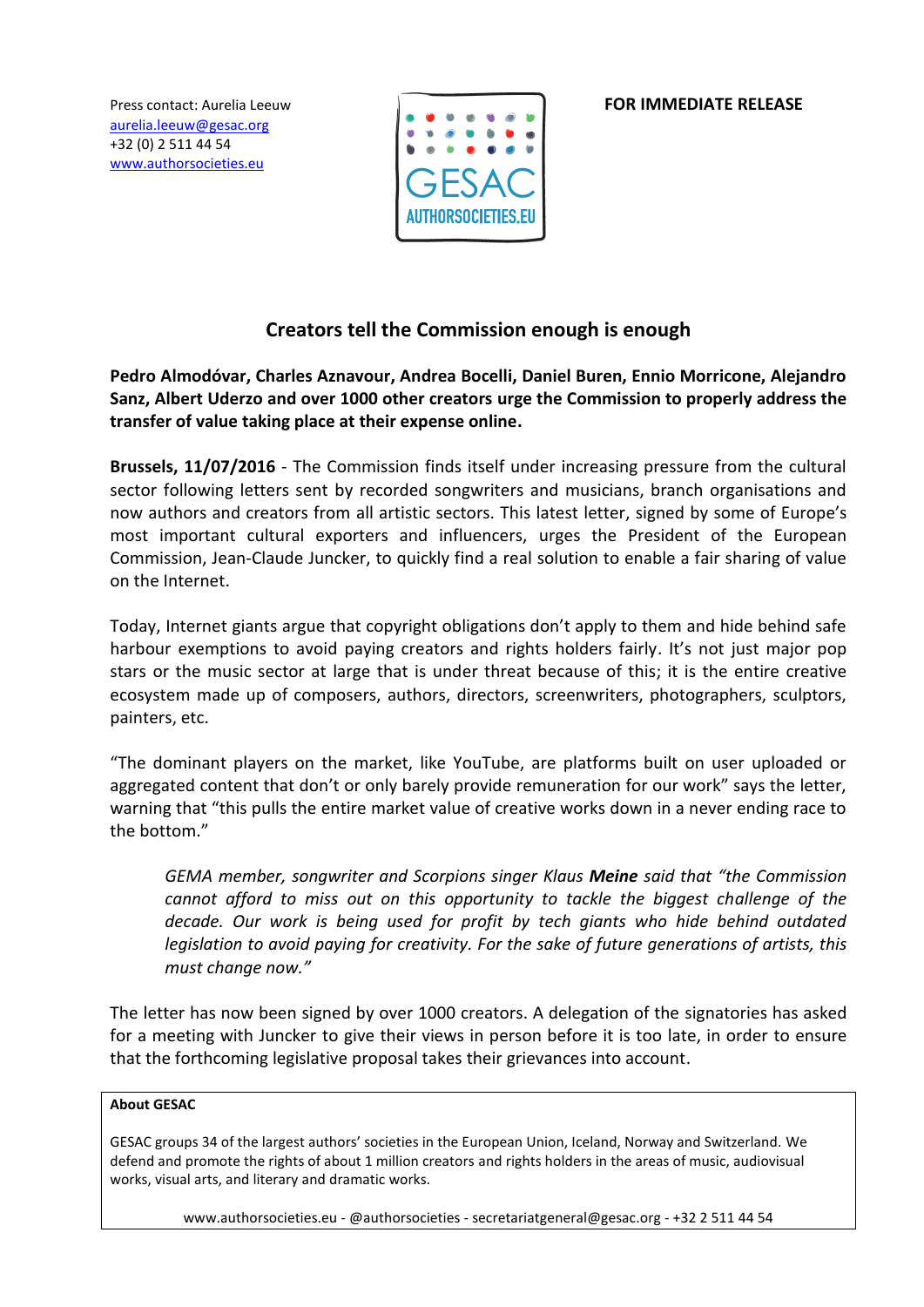**President Jean-Claude Juncker** European Commission Rue de la Loi 200 1049 Brussels

Monday, 11 July 2016

# **Make the Internet Fair for Creators**

Dear President Juncker,

We, authors from all artistic sectors, ask that your announced legislative proposal on copyright be a reflection of the needs of creators and their struggle to get a fair deal from the online use of their works. We ask that today more than ever you acknowledge the importance of culture for our united and diverse European identity.

Our sector is one of Europe's top employers and contributes to the continent's force and wealth. Yet emerging artists and the next generation of creators are faced with an unsustainable situation where earning a living from their work is progressively put at risk.

Today, our works can instantly reach far and wide thanks to the Internet, and consumers increasingly rely solely on online access to music, films, TV shows, photos, images, etc. We embrace easier, wider and faster access to works and want consumers to enjoy this opportunity, but only if fair and negotiated remuneration follows.

The dominant players on the market, like YouTube, are platforms built on user uploaded or aggregated content that don't or only barely provide remuneration for our works. Worse yet, the fact that these platforms get away with this pulls the entire market value of creative works down in a never ending race to the bottom.

Start-ups and legitimate businesses are faced with inefficient market conditions, and creators are consistently harmed. It's time to put an end to this! We want creative and artistic careers to exist and to be a viable choice for the next generation of Europeans.

The gravity of this problem calls for more than light fixes. Legislation should acknowledge that the platforms that play a key role in providing access to copyright protected content, whether it be user uploaded or aggregated, should no longer be able to escape liability for their copyright related activities.

Creators worldwide are being harmed by this outdated legislation. And all over the world, governments are waking up to this reality. This is an unprecedented opportunity for Europe to lead a movement that rebalances the market so that creators, consumers and smaller businesses alike get the best possible deal.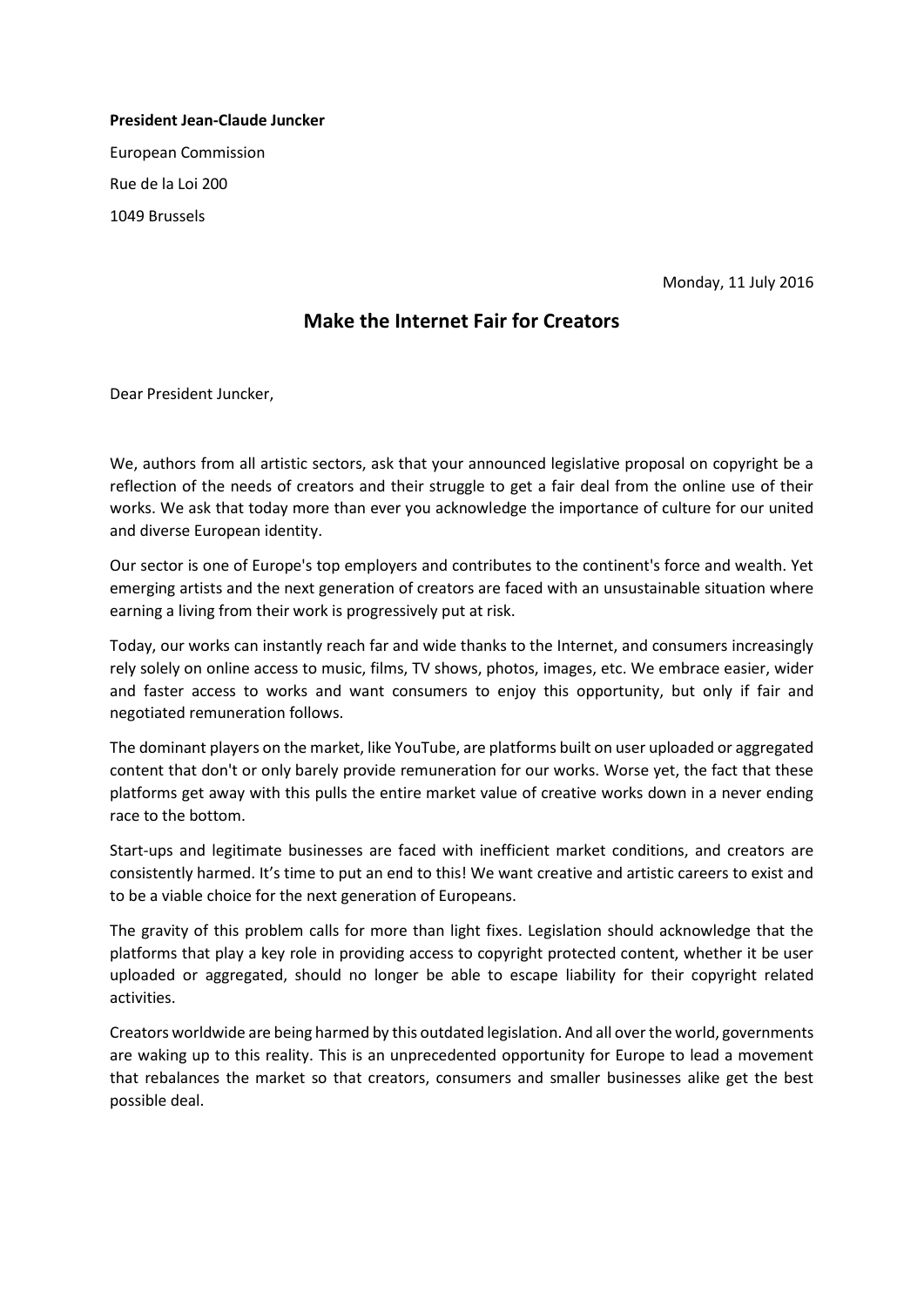We urge you, Mr President, to do everything in your power to guarantee a fit-for-purpose copyright reform. One that will not tolerate an economic and legal loophole for free riders, or the perpetuation of unacceptable harm to creativity and economic growth in Europe.

Yours sincerely,

## *(list of signatories below)*

c/o GESAC, 23 Rue Montoyer, 1000 Brussels Contact: Aurélia Leeuw, +32 2 511 44 54

*Cc:*

First Vice-President Frans Timmermans Vice-President Andrus Ansip Commissioner Günther H.Oettinger Commissioner Tibor Navracsics Commissioner Margrethe Vestager Commissioner Vera Jourová College of Commissioners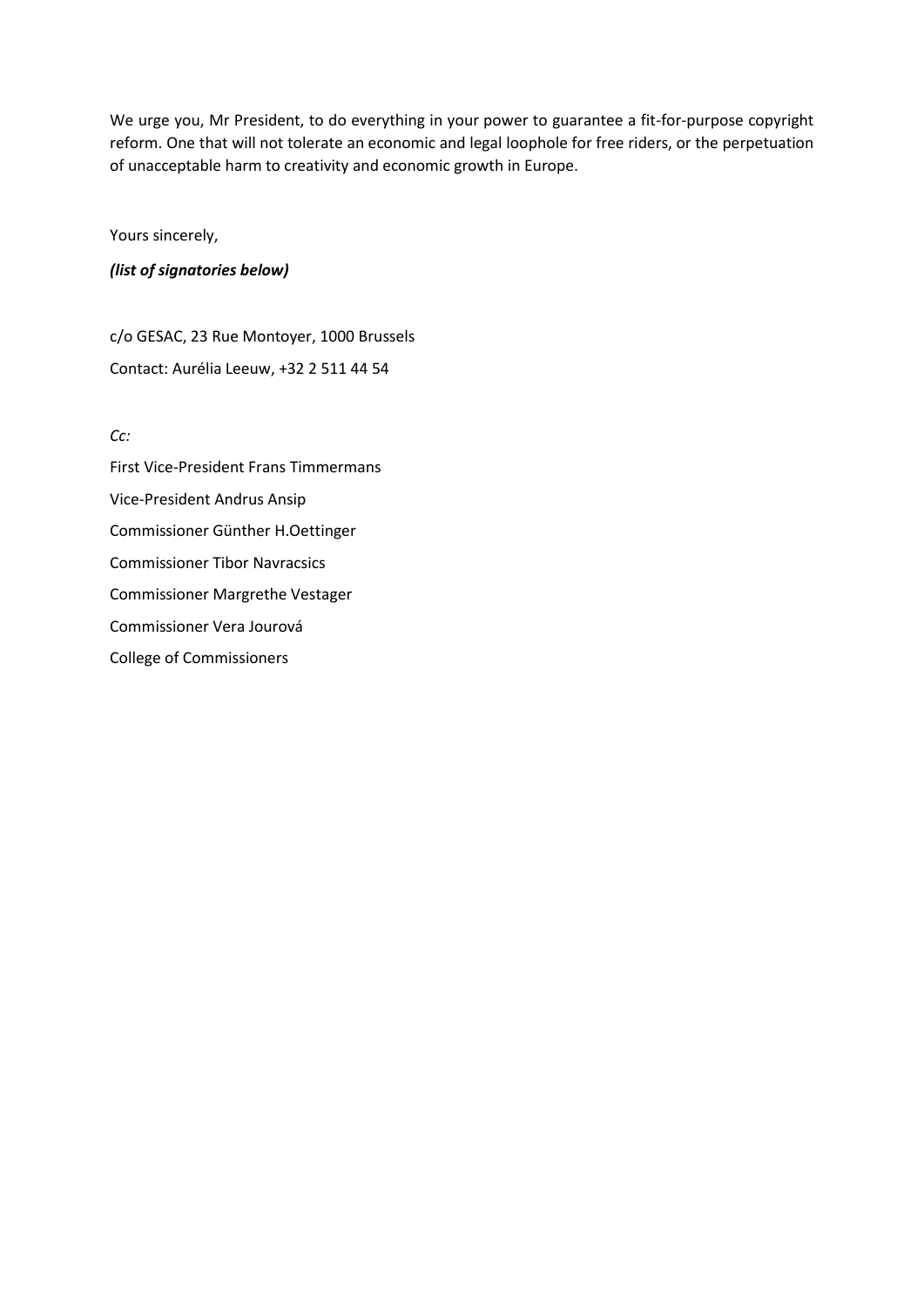## **List of all signatories of the letter**

### **Austria**

- 1. Alexander Kukelka
- 2. Andy Baum
- 3. Dieter Kaufmann
- 4. Ewald Pfleger
- 5. Hans Ecker
- 6. Harald Hanisch
- 7. Kurt Brunthaler
- 8. Parov Stelar

## **Belgium**

- 17. Alex Callier (Hooverphonic)
- 18. Antoine Wielemans (Girls in Hawaii)
- 19. Barbara Abel
- 20. Bram Renders
- 21. Carlos Vaquera
- 22. Felix Van Groeningen
- 23. Felix De Laet (Lost Frequencies)
- 24. Frank Van Mechelen
- 25. Frank Van Passel
- 26. Geert Hoste
- 27. Guillaume Senez
- 28. Helmut Lotti
- 29. Jacques Vermeire
- 30. Jakob Verbruggen
- 31. Jali
- 32. Jan Matthys
- 33. Johannes Bucher
- 34. Kris Wauters (Clouseau)
- 35. Laurent Denis

## **Croatia**

- 54. Adrian Vinković Rangel
- 55. Aleksandar Antić
- 56. Aleksandar Homoky
- 57. Alfi Kabiljo
- 58. Anđelko Igrec
- 59. Andrea Čubrić
- 60. Andrej Babić
- 61. Ante Pecotić
- 62. Antonija Šola
- 63. Boris Đurđević
- 64. Božidar Potočnik
- 9. Paul Hertel
- 10. Peter Cornelius
- 11. Peter Janda
- 12. Peter Legat
- 13. Peter Vieweger
- 14. Richard Dünser
- 15. Robert Opratko
- 16. Viktor Poslusny
- 36. Lionel Van Cauwenberghe (Girls In Hawaii)
- 37. Lorenzo Carola
- 38. Marc Punt
- 39. Marie-Jo Lafontaine
- 40. Mario Goosens (Triggerfinger)
- 41. Matthew Irons (Puggy)
- 42. Mélanie De Biasio
- 43. Nadine Monfils
- 44. Nic Balthazar
- 45. Paul De Gobert
- 46. Peter Monsaert
- 47. Pierre De Clercq
- 48. Raymond Geerts (Hooverphonic)
- 49. Samuel Tilman
- 50. Stephen Fasano (The Magician)
- 51. Thierry Dory
- 52. Ward Hulselmans
- 53. Yves Ringer
- 65. Branimir Mihaljević
- 66. Dalibor Grubačević
- 67. Darko Bakić
- 68. Davor Bobić
- 69. Davor Devčić
- 70. Denis Dumančić
- 71. Dubravko Detoni
- 72. Hrvoje Prskalo
- 73. Husein Hasanefendić (Hus)
- 74. Ivan Dečak
- 75. Ivan Huljić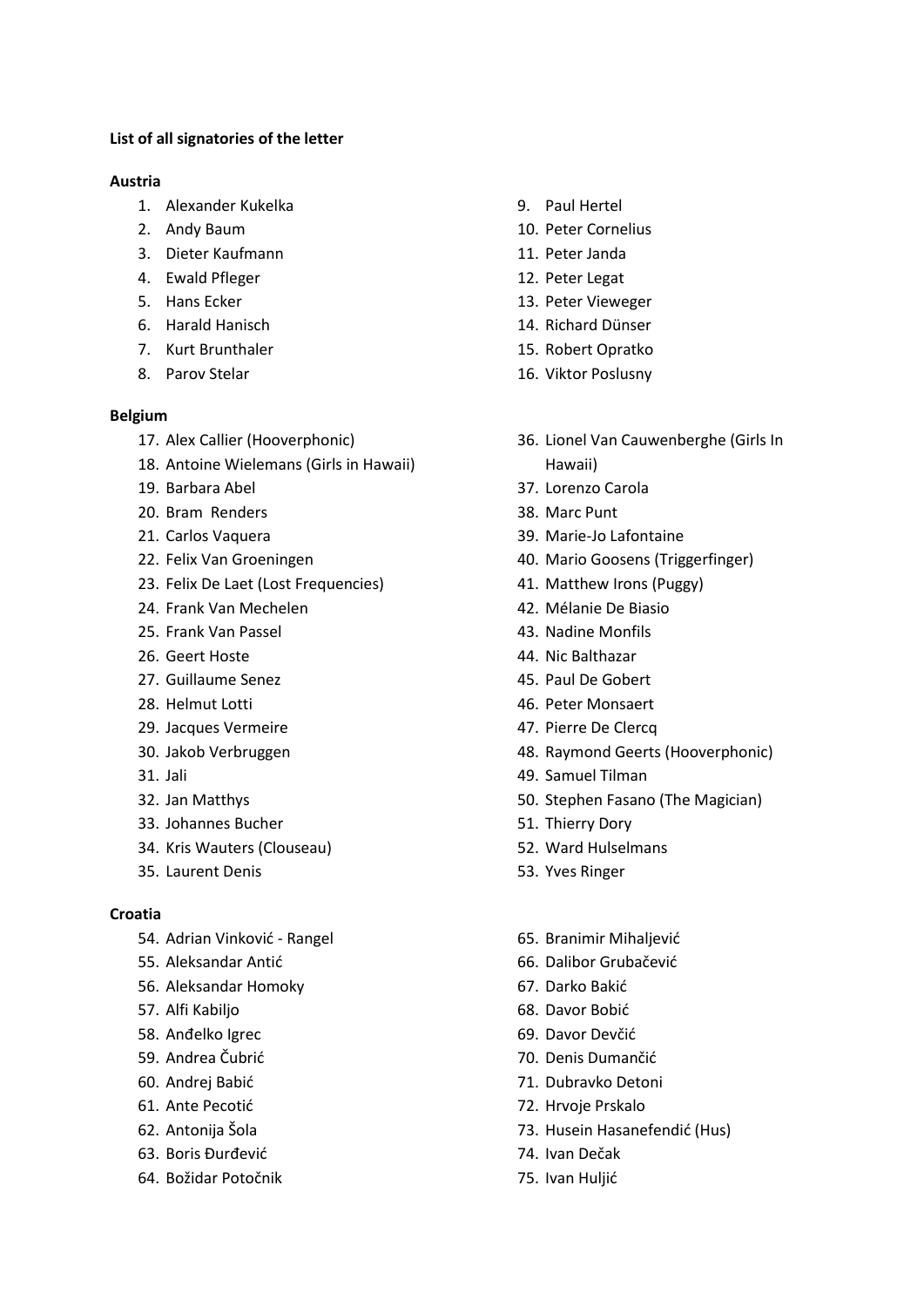- 76. Jasenko Houra
- 77. Jura Stublić
- 78. Krste Juras
- 79. Lea Dekleva
- 80. Maja Ivanković
- 81. Mario Vestić
- 82. Miro Buljan
- 83. Miroslav Drljača-Rus
- 84. Nenad Belan
- 85. Nenad Ninčević
- 86. Nikša Bratoš
- 87. Pamela Ramljak
- 88. Pero Kozomara
- 89. Petar Beluhan

## **Denmark**

| 104. | Dorthe Gerlach    | 111. | Jens Unmack       |
|------|-------------------|------|-------------------|
| 105. | Engelina Andrina  | 112. | Jesper Hansen     |
| 106. | Frans Bak         | 113. | Julia Fabrin      |
| 107. | Hanne Boel        | 114. | Julie Berthelsen  |
| 108. | Ivan Pedersen     | 115. | Niels Rosing-Scho |
| 109. | Jacob Groth       | 116. | Simon Kvamm       |
| 110. | Jens Skov Thomsen | 117. | Susi Hyldgaard    |
|      |                   |      |                   |

#### **Estonia**

| 118. | Aaro Pertmann         |
|------|-----------------------|
| 119. | Agu Tammeorg          |
| 120. | Aivar Hindreko        |
| 121. | Alar Pikkorainen      |
| 122. | Aleksandr Arhangelski |
| 123. | Aleksei Olgin         |
| 124. | Allan Tõnissoo        |
| 125. | Allan Vainola         |
| 126. | Andres Lemba          |
| 127. | Andres Uibo           |
| 128. | Andrus Rannaääre      |
| 129. | Anett Kulbin          |
| 130. | Anne Adams            |
| 131. | Anne Ermast           |
| 132. | Anne Haasma           |
| 133. | Anne Maasik           |
| 134. | Anne Velli            |
| 135. | Antero Kukk           |
| 136. | Ardi Kaljuvee         |
| 137. | Ardo Ran Varres       |

- 90. Petar Grašo
- 91. Predrag Martinjak
- 92. Silvestar Glojnarić
- 93. Silvio Pasarić
- 94. Siniša Leopold
- 95. Srđan Sekulović Skansi
- 96. Tamara Obrovac
- 97. Tomislav Čubek
- 98. Tomislav Saban
- 99. Tonči Huljić
- 100. Vjekoslava Huljić
- 101. Željko Banić
- 102. Zlatan Stipišić (Gibonni)
- 103. Zrinko Tutić

| 111. | Jens Unmack               |
|------|---------------------------|
| 112. | Jesper Hansen             |
| 113. | Julia Fabrin              |
| 114. | Julie Berthelsen          |
| 115. | <b>Niels Rosing-Schow</b> |
| 116. | Simon Kvamm               |
| 117. | Susi Hyldgaard            |
|      |                           |

| 138. | Ardo Vallikivi       |
|------|----------------------|
| 139. | Arian Levin          |
| 140. | Armin Velgre         |
| 141. | Arno Tamm            |
| 142. | <b>Artjom Astrov</b> |
| 143. | Artjom Savitski      |
| 144. | Artto Aunap          |
| 145. | Arvi Tapver          |
| 146. | Aulis Martin         |
| 147. | <b>Britta Virves</b> |
| 148. | Christina Peterson   |

- 
- 149. Dmitri Dmitrenko
- 150. Doris Peucker
- 151. Eero Valdna
- 152. Eeva Park
- 153. Egert Kanep
- 154. Erkki-Sven Tüür
- 155. Eve Kask
- 156. Gea Sibola-Hansen
- 157. Hannes Starkopf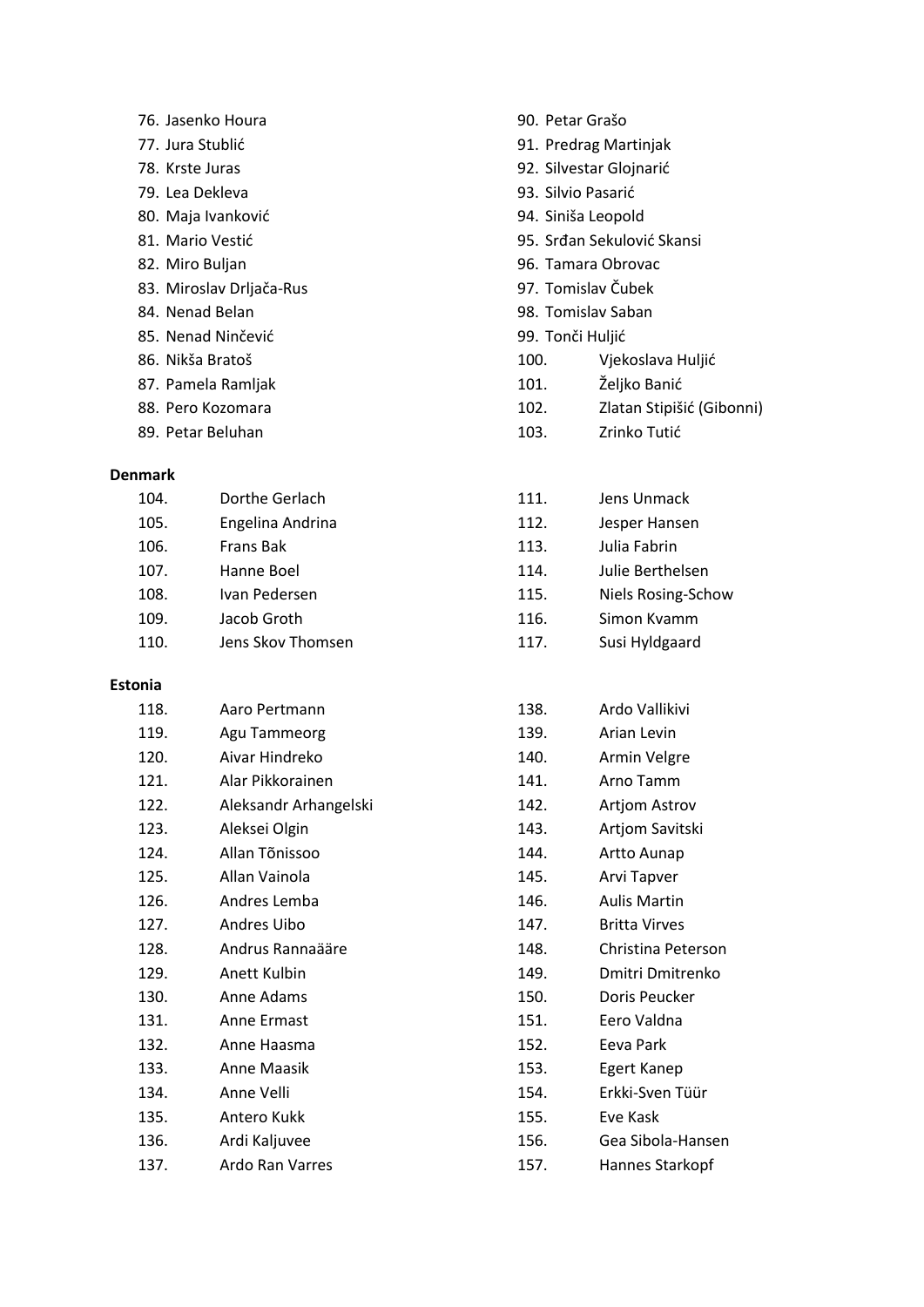| 158. | Harri Kingo               | 203. | Kimmo Sõna        |
|------|---------------------------|------|-------------------|
| 159. | Heiki Ennoja              | 204. | Kirill Nikiforov  |
| 160. | Heiki Matlik              | 205. | Klarika Tänak     |
| 161. | Heikki Kalle              | 206. | Kristel Kutsar    |
| 162. | Heino Seljamaa            | 207. | Kristiina Ehin    |
| 163. | Helen Adamson             | 208. | Kristjan Jõgeva   |
| 164. | Helin-Mari Arder          | 209. | Kristjan Kangro   |
| 165. | Helle Soop                | 210. | Kristjan Randalu  |
| 166. | Helle-Mari Taimla         | 211. | Kristo Randväli   |
| 167. | Igor Maasik               | 212. | Lagle-Mai Paaro   |
| 168. | Ikevald Rannap            | 213. | Lauri Mäesepp     |
| 169. | Ilja Sarapov              | 214. | Lauri Sommer      |
| 170. | Indra Schmidt             | 215. | Lea Gabral        |
| 171. | <b>Indrek Paas</b>        | 216. | Lenna Hainsoo     |
| 172. | <b>Indrek Pajus</b>       | 217. | Liidia Hõbesalu   |
| 173. | Ivar Must                 | 218. | Maarika Reimand   |
| 174. | Ivar Põldvee              | 219. | Maarja Aarma      |
| 175. | Ivar Puusepp              | 220. | Madis Meister     |
| 176. | Ivo Degis                 | 221. | Maire Tamberg     |
| 177. | Ivo Orav                  | 222. | Mait Rebane       |
| 178. | Jaanus Jantson            | 223. | Mait Vaik         |
| 179. | Jalmar Vabarna            | 224. | Margus Piik       |
| 180. | Janek Harik               | 225. | Mari Jürjens      |
| 181. | Janno Juhkov              | 226. | Maria Gertsjak    |
| 182. | Jarmo Seljamaa            | 227. | Maria Juur        |
| 183. | Joel Friedrich Steinfeldt | 228. | Maria Teiverlaur  |
| 184. | Juhan Jaeger              | 229. | Mariita Mattiisen |
| 185. | Juhan Ungru               | 230. | Mari-Liis Aljas   |
| 186. | <b>Kaarel Rundu</b>       | 231. | Mariliis Eensalu  |
| 187. | Kaarel Tamra              | 232. | Marju Länik       |
| 188. | Kadri Hunt                | 233. | Marko Hakmann     |
| 189. | Kadri Koppel              | 234. | Marten Kuningas   |
| 190. | Kaidu Peetso              | 235. | Marti Tärn        |
| 191. | Kalle Vilpuu              | 236. | Martin Laine      |
| 192. | Karin Muldma              | 237. | Märt-Matis Lill   |
| 193. | Karl Madis                | 238. | Mathei Florea     |
| 194. | Karl Mesipuu              | 239. | Matis Leima       |
| 195. | Kaspar Koppel             | 240. | Meelis Paas       |
| 196. | Katariin Raska            | 241. | Meelis Vind       |
| 197. | Katrin Leis               | 242. | Merike Susi       |
| 198. | Katrin Leis               | 243. | Mihkel Mattisen   |
| 199. | Kaupo Torim               | 244. | Mikk Saar         |
| 200. | Kelli Valk                | 245. | Mikk Targo        |
| 201. | Kersti Naissoo            | 246. | Paul Mänd         |
| 202. | Kert Prikko               | 247. | Pearu Paulus      |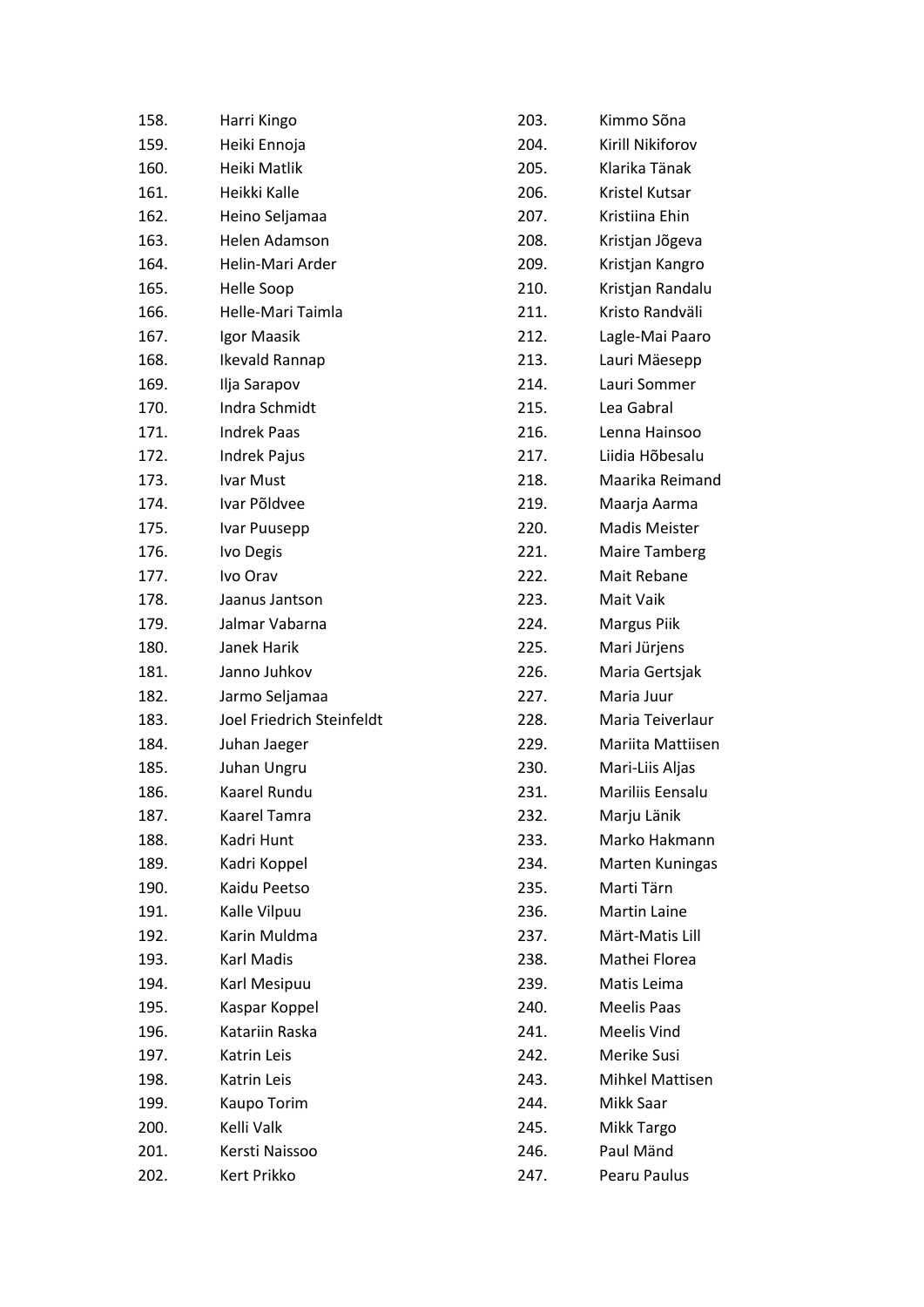| 248.           | Peeter Ilus               | 281. | Tago Laevameister     |
|----------------|---------------------------|------|-----------------------|
| 249.           | Peeter Jõgioja            | 282. | Tajo Kadajas          |
| 250.           | Peeter Vähi               | 283. | <b>Tanel Padar</b>    |
| 251.           | <b>Philip James Mills</b> | 284. | <b>Tarmo Vallist</b>  |
| 252.           | Piret Mildeberg           | 285. | <b>Tarvo Tammeoks</b> |
| 253.           | Priit Jääger              | 286. | <b>Teet Raik</b>      |
| 254.           | Priit Pajusaar            | 287. | <b>Teet Velling</b>   |
| 255.           | <b>Raid Liiver</b>        | 288. | Tiina Jokinen         |
| 256.           | Rainer Jancis             | 289. | <b>Tiit Kalluste</b>  |
| 257.           | Rainer Laende             | 290. | <b>Tiit Paulus</b>    |
| 258.           | Rasmus Puur               | 291. | <b>Toivo Unt</b>      |
| 259.           | Rasmus Rooson             | 292. | Tõnu Naissoo          |
| 260.           | Raul Sepper               | 293. | <b>Toomas Leis</b>    |
| 261.           | Raun Juurikas             | 294. | <b>Toomas Rannu</b>   |
| 262.           | <b>Renate Saluste</b>     | 295. | <b>Toomas Rull</b>    |
| 263.           | Rene Vilbre               | 296. | <b>Toomas Vanem</b>   |
| 264.           | Riho Ints                 | 297. | Tormi Kevvai          |
| 265.           | Roald Jürlau              | 298. | Uku Kuut              |
| 266.           | Robert Jürjendal          | 299. | Urmas Kõiv            |
| 267.           | Rolf Roosalu              | 300. | Urmas Kolsar          |
| 268.           | Ruslan Trochynsky         | 301. | Urmas Lattikas        |
| 269.           | <b>Ruth Gross</b>         | 302. | Vahur Kollom          |
| 270.           | Sander Karu               | 303. | Vahur Valgmaa         |
| 271.           | Sandra Ockba              | 304. | Vaido Neigaus         |
| 272.           | Sandra Sillamaa           | 305. | Valdo Preema          |
| 273.           | Sergei Bogdanovits        | 306. | Valter Nõmm           |
| 274.           | <b>Sten Sheripov</b>      | 307. | Valter Ojakäär        |
| 275.           | Stina Märtson             | 308. | Velly Joonas          |
| 276.           | Sünne Valtri              | 309. | <b>Viive Raam</b>     |
| 277.           | Sven Grünberg             | 310. | Viljo Tamm            |
| 278.           | Taavi Aavik               | 311. | Villu Kangur          |
| 279.           | Taavi Immato              | 312. | Vladimir Võssotski    |
| 280.           | <b>Taavi Paomets</b>      |      |                       |
| <b>Finland</b> |                           |      |                       |
| 313.           | Esa Nieminen              | 317. | Olavi Uusivirta       |
| 314.           | Ile Kallio                | 318. | Tommi Läntinen        |

- 319. Tuure Kilpeläinen
- 316. Markus Nordenstreng

315. Kaija Kärkinen

# **France**

| 320. | Albert Uderzo     | 324. | Benjamin Lebeau (The Shoes) |
|------|-------------------|------|-----------------------------|
| 321. | Alexandre Desplat | 325. | <b>Bruno Mantovani</b>      |
| 322. | Anaïd Derebeyan   | 326. | C <sub>215</sub>            |
| 323. | Antoine Schneck   | 327. | Christian Jaccar            |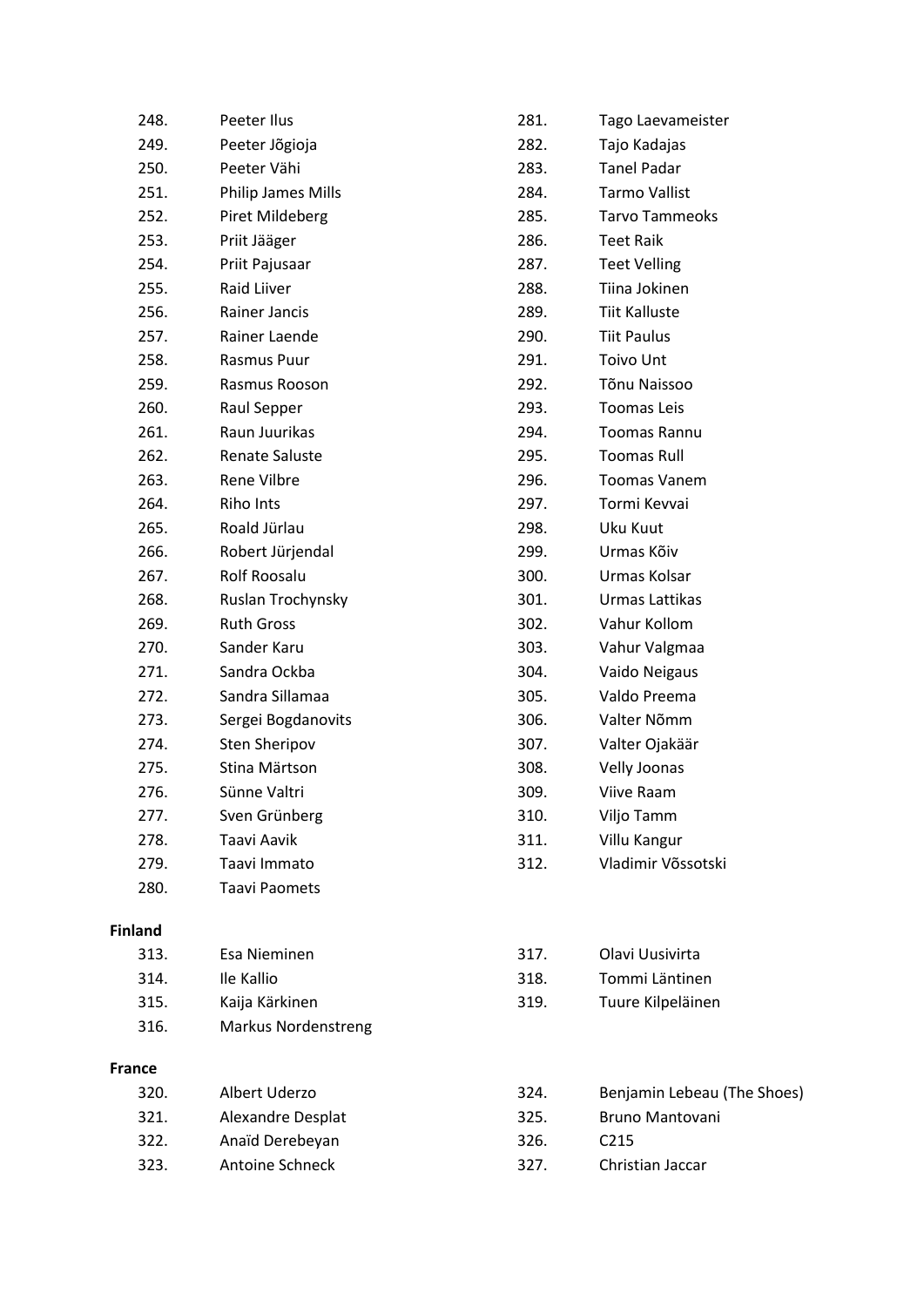| 328.    | Christian Rouaud             |
|---------|------------------------------|
| 329.    | Claude Lalanne               |
| 330.    | Claude Lanzmann              |
| 331.    | Cyrille Morin (Cyril Morin)  |
| 332.    | Daniel Buren                 |
| 333.    | David Guetta                 |
| 334.    | Dietmar Fleichtinger         |
| 335.    | Emmanuel Da Silva (Da Silva) |
| 336.    | Emmanuel Katché (Manu        |
| Katché) |                              |
| 337.    | Félice Varini                |
| 338.    | <b>Florence Chevallier</b>   |
| 339.    | Guillaume Briere (The shoes) |
| 340.    | Hervé Di Rosa                |
| 341.    | Hervé Télémaque              |
| 342.    | Jacob Desvarieux (Kassav)    |
| 343.    | Jacques Villeglé             |
| 344.    | Jean Benoît Dunckel (Air)    |
| 345.    | Jean-Jacques Goldman         |
| 346.    | Jean-Marie Moreau            |

### **Germany**

| 366.   | Alex Christensen              |
|--------|-------------------------------|
| 367.   | Alexander Gietz               |
| 368.   | Alexander Zuckowski           |
| 369.   | Alina Süggeler                |
| 370.   | Andi Weizel (Frida Gold)      |
| 371.   | Andreas Bourani               |
| 372.   | Andreas Wegener (Bläck        |
| Fööss) |                               |
| 373.   | Arne Jansen                   |
| 374.   | Arne Zank (Tocotronic)        |
| 375.   | <b>Astrid North</b>           |
| 376.   | <b>Burkhard Brozat</b>        |
| 377.   | Caroline Kiesewetter          |
| 378.   | Catharina Sieland (Cäthe)     |
| 379.   | Claudia Koreck                |
| 380.   | Daniel Benjamin (Sea+Air)     |
| 381.   | Daniel Karelly (Rakede)       |
| 382.   | <b>Daniel Nitt</b>            |
| 383.   | Dirk von Lowtzow (Tocotronic) |
| 384.   | Dr. Ralf Weigand              |
| 385.   | Eberhard Jupe (Judith & Mel)  |
| 386.   | Enno Poppe                    |
| 387.   | Ernst Stoklosa (Bläck Fööss)  |

| 347. | Jean-Michel Jarre         |
|------|---------------------------|
| 348. | Julie Bertuccelli         |
| 349. | Justice                   |
| 350. | Manu Dibango              |
| 351. | Mattia Bonetti            |
| 352. | Miss Tic                  |
| 353. | Nadia Mladjao (Imany)     |
| 354. | Nicola Sirkis (Indochine) |
| 355. | Nicolas Godin (Air)       |
| 356. | Nolwenn Le Magueresse     |
|      |                           |
|      | (Nolwenn Leroy)           |
| 357. | Odette Lecerf             |
| 358. | ORLAN                     |
| 359. | Philippe Ramette          |
| 360. | Richard Bona              |
| 361. | <b>Wally Badarou</b>      |
| 362. | Xavier de Lestrade        |
| 363. | Xavier Veilhan            |
| 364. | Yann Nedelec (C2C)        |

| 388.   | Fabian Römer                  |
|--------|-------------------------------|
| 389.   | <b>Florian Tessloff</b>       |
| 390.   | <b>Frank Dostal</b>           |
| 391.   | <b>Frank Ramond</b>           |
| 392.   | <b>Gerhard Staebler</b>       |
| 393.   | <b>Gunnar Graewert</b>        |
| 394.   | Günter Lückerath (Bläck       |
| Fööss) |                               |
| 395.   | Hans Schulz-Clahsen           |
| 396.   | Harald Weiss                  |
| 397.   | Hartmut Priess (Bläck Fööss)  |
| 398.   | <b>Hartmut Weßling</b>        |
| 399.   | Hartmut Westphal              |
| 400.   | Heike Fransecky               |
| 401.   | Heike Kospach                 |
| 402.   | Helmut Lachenmann             |
| 403.   | Inga Humpe                    |
| 404.   | Jakob Ilja (Element of Crime) |
| 405.   | Jan Müller (Tocotronic)       |
| 406.   | Jochen Schmidt-Hambrock       |
| 407.   | Johannes Enders               |
| 408.   | Johannes Kobilke              |
| 409.   | Johannes X. Schachtner        |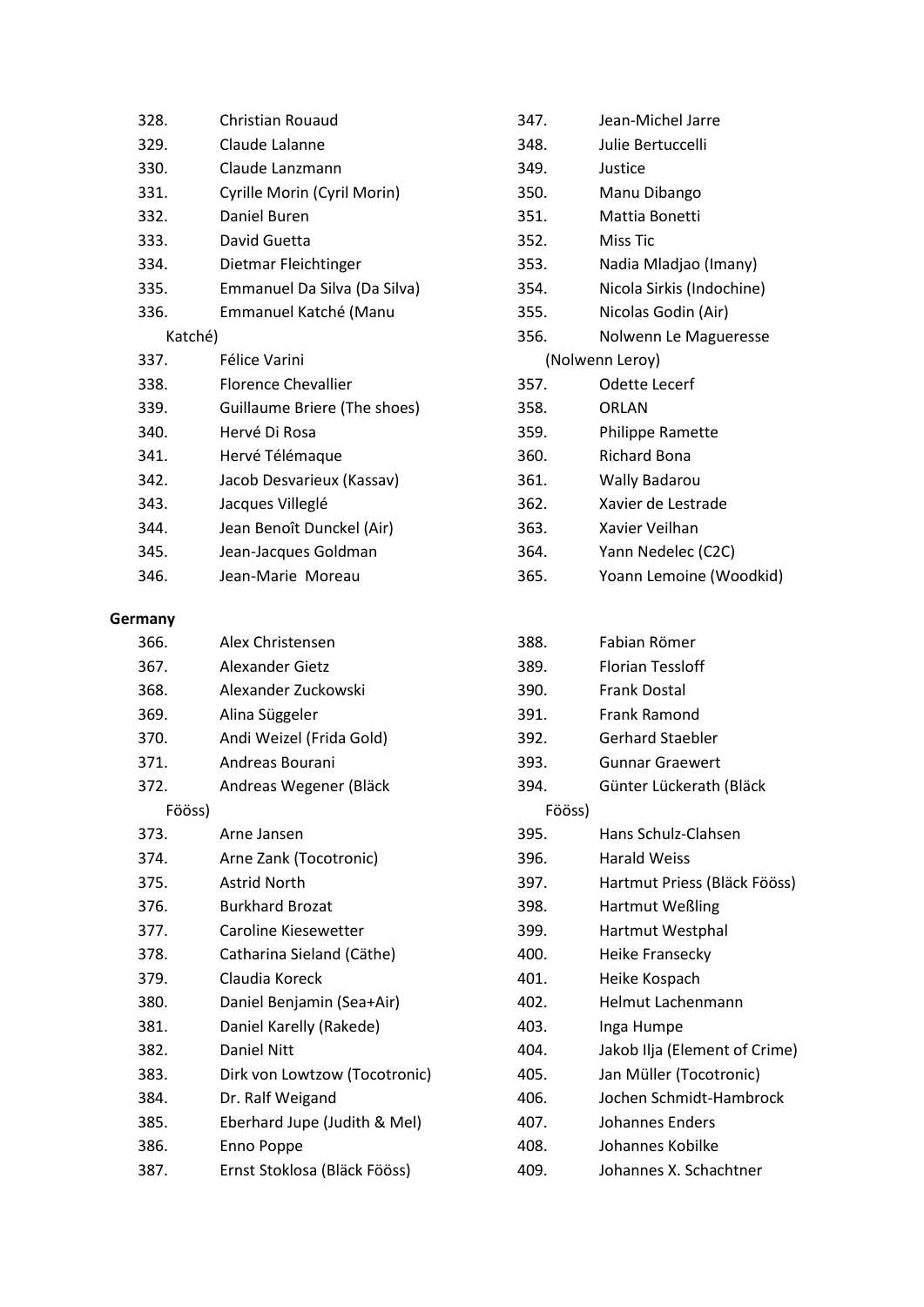| 410.           | John Groves                   | 437.   | Prof. Christian Bruhn              |
|----------------|-------------------------------|--------|------------------------------------|
| 411.           | Jon Caffery                   | 438.   | Prof. Dr. Enjott Schneider         |
| 412.           | Jörg Evers                    | 439.   | Prof. Gerd Baumann                 |
| 413.           | Judith Jupe - Lafin (Judith & | 440.   | Prof. Helmut Richter               |
| Mel)           |                               | 441.   | Prof. Siegfried Matthus            |
| 414.           | Julian Cassel (Frida Gold)    | 442.   | Prof. York Höller                  |
| 415.           | Jutta Staudenmayer            | 443.   | Ralph Gusovius (Bläck Fööss)       |
| 416.           | K.F. Biermann (Bläck Fööss)   | 444.   | Reiner Hömig (Bläck Fööss)         |
| 417.           | Klaus Hirschburger            | 445.   | Richard Pappik (Element of         |
| 418.           | <b>Klaus Meine</b>            | Crime) |                                    |
| 419.           | Lukas Hainer                  | 446.   | Rick McPhail (Tocotronic)          |
| 420.           | Manu Kurz                     | 447.   | Robert HP Platz                    |
| 421.           | Mark Andre                    | 448.   | Robert Koch (Robot Koch)           |
| 422.           | Marko Nikodijevic             | 449.   | <b>Rudolf Müssig</b>               |
| 423.           | Markus Reinhardt (Wolfsheim)  | 450.   | <b>Rudolf Schenker (Scorpions)</b> |
| 424.           | <b>Martin Todsharow</b>       | 451.   | Saed Haddad                        |
| 425.           | Max Mutzke                    | 452.   | Samir Odeh-Tamimi                  |
| 426.           | Mehmet Ergin                  | 453.   | SASHA                              |
| 427.           | Michael B. Schmidt            | 454.   | Stefan Waggershausen               |
| 428.           | Michael Rötgens               | 455.   | Stephan Rath                       |
| 429.           | Michelle Leonard              | 456.   | Sven Regener                       |
| 430.           | Micki Meuser                  | 457.   | Thomas Holtgreve (Frida Gold)      |
| 431.           | Moritz Eggert                 | 458.   | Tobias Künzel                      |
| 432.           | Nils Wülker                   | 459.   | Udo Brinkmann                      |
| 433.           | Norbert Schneider             | 460.   | Ulrich Swillms (Karat)             |
| 434.           | Nosie Katzmann                | 461.   | <b>Ulrike Haage</b>                |
| 435.           | Pantha du Prince              | 462.   | Wolfgang Niedecken                 |
| 436.           | Peter Schütten (Bläck Fööss)  | 463.   | Zeynep Gedizlioglu                 |
| Greece         |                               |        |                                    |
| 464.           | <b>Costas Tripolitis</b>      | 470.   | Lefteris Papadopoulos              |
| 465.           | <b>Dimos Moutsis</b>          | 471.   | <b>Mikis Theodorakis</b>           |
| 466.           | Dionyssis Savvopoulos         | 472.   | Mimis Plessas                      |
| 467.           | <b>Eugene Trivizas</b>        | 473.   | Phoebus Tassopoulos                |
| 468.           | Filippos Papatheodorou        | 474.   | <b>Stamatis Spanoudakis</b>        |
| 469.           | Giorgos Theofanous            | 475.   | <b>Thanos Mikroutsikos</b>         |
| <b>Iceland</b> |                               |        |                                    |
| 476.           | Anna Thorvaldsdottir          | 477.   | Atli Örvarsson                     |
| <b>Ireland</b> |                               |        |                                    |
| 478.           | <b>Adam Murphy</b>            | 483.   | <b>Brendan Graham</b>              |
| 479.           | Andy Irvine                   | 484.   | Brendan O'Byrne                    |
| 480.           | Andy O'Callaghan              | 485.   | Candice Gordon                     |
| 481.           | <b>Ben Reel</b>               | 486.   | <b>Ciaran Farrell</b>              |
| 482.           | <b>Bill Whelan</b>            | 487.   | Darren Hendley                     |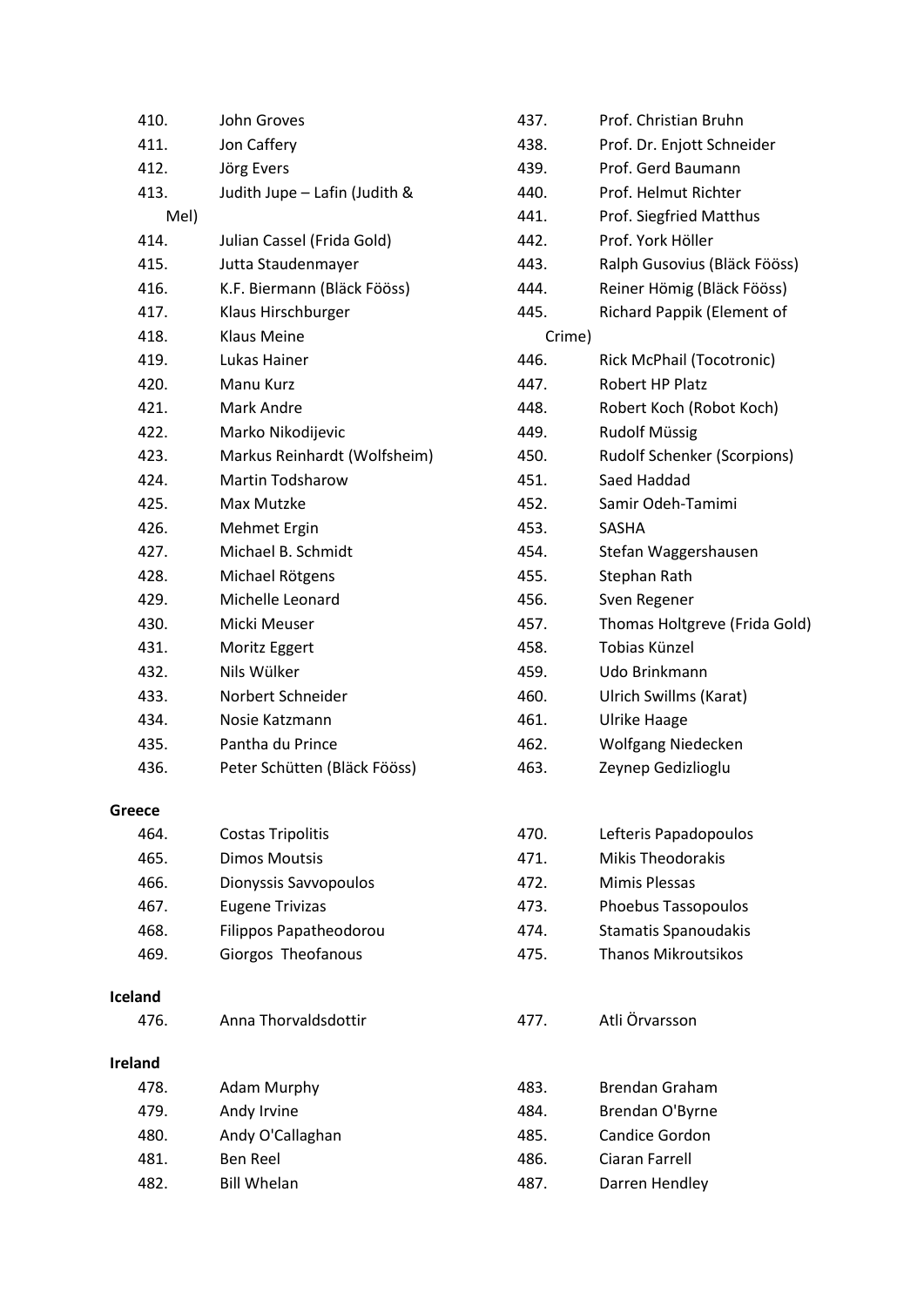| 488.                   | Denis Carey             | 506. | <b>Juliet Turner</b>     |
|------------------------|-------------------------|------|--------------------------|
| 489.                   | Donagh Long             | 507. | Ken Kiernan              |
| 490.                   | Eamon Carr              | 508. | Leo Moran                |
| 491.                   | Eamonn Campbell         | 509. | Liam Hurley              |
| 492.                   | <b>Eleanor McEvoy</b>   | 510. | Liam Littlewood          |
| 493.                   | Fiachra Trench          | 511. | Michael Duffy            |
| 494.                   | Fiachra Trench          | 512. | Mike Kearney             |
| 495.                   | Frank McNamara          | 513. | Owen Casey               |
| 496.                   | Gerry O'Beirne          | 514. | Padar Mulvey             |
| 497.                   | Harry Bradley           | 515. | Padraig Stevens          |
| 498.                   | Ian Smith               | 516. | Patsy Watchorn           |
| 499.                   | Ian Wilson              | 517. | Ronan Browne             |
| 500.                   | Ivan Fitzpatrick        | 518. | Shane Mac Gabhann        |
| 501.                   | Jeremy Hickey           | 519. | Simon O'Reilly           |
| 502.                   | Jimmy Walsh             | 520. | Stephen McKeon           |
| 503.                   | John Kinsella           | 521. | <b>Tomas Walsh</b>       |
| 504.                   | Johnny Duhan            | 522. | Wez Devine               |
| 505.                   | Johnny Lappin           | 523. | Yngve Wieland            |
| <b>Italy</b>           |                         |      |                          |
| 524.                   | Andrea Bocelli          | 528. | Giulio Rapetto (Mogol)   |
| 525.                   | <b>Ennio Morricone</b>  | 529. | <b>Guiliano Montaldo</b> |
| 526.                   | Ferzan Ozpetek          | 530. | Lorenzo Ferrero          |
| 527.                   | Gino Landi              | 531. | Paolo Virzì              |
| Latvia                 |                         |      |                          |
| 532.                   | Janis Holsteins-Upmanis | 534. | Valdis Muktupavels       |
| 533.                   | Karlis Lacis            |      |                          |
| Luxemburg              |                         |      |                          |
| 535.                   | Daniel Balthasar        | 537. | John Rech                |
| 536.                   | <b>Gast Waltzing</b>    |      |                          |
| <b>Macedonia</b>       |                         |      |                          |
| 538.                   | Jana Andreevska         |      |                          |
| <b>The Netherlands</b> |                         |      |                          |
| 539.                   | Alex van Warmerdam      | 548. | Huub van der Lubbe       |
| 540.                   | Anthony Fiumara         | 549. | Ig Henneman              |
| 541.                   | Antonie Bolland         | 550. | Jacob ter Veldhuis       |
| 542.                   | Arrien Molema           | 551. | Jan van de Putte         |
| 543.                   | Bianca Neeltje Holst    | 552. | Janco Verduin            |
| 544.                   | Ferdi Bolland           | 553. | Joost Kleppe             |
| 545.                   | <b>Gers Pardoel</b>     | 554. | Mari-Anne Hof            |
| 546.                   | Guido Dieteren          | 555. | Monique Krüs             |
| 547.                   | Han Kooreneef           |      |                          |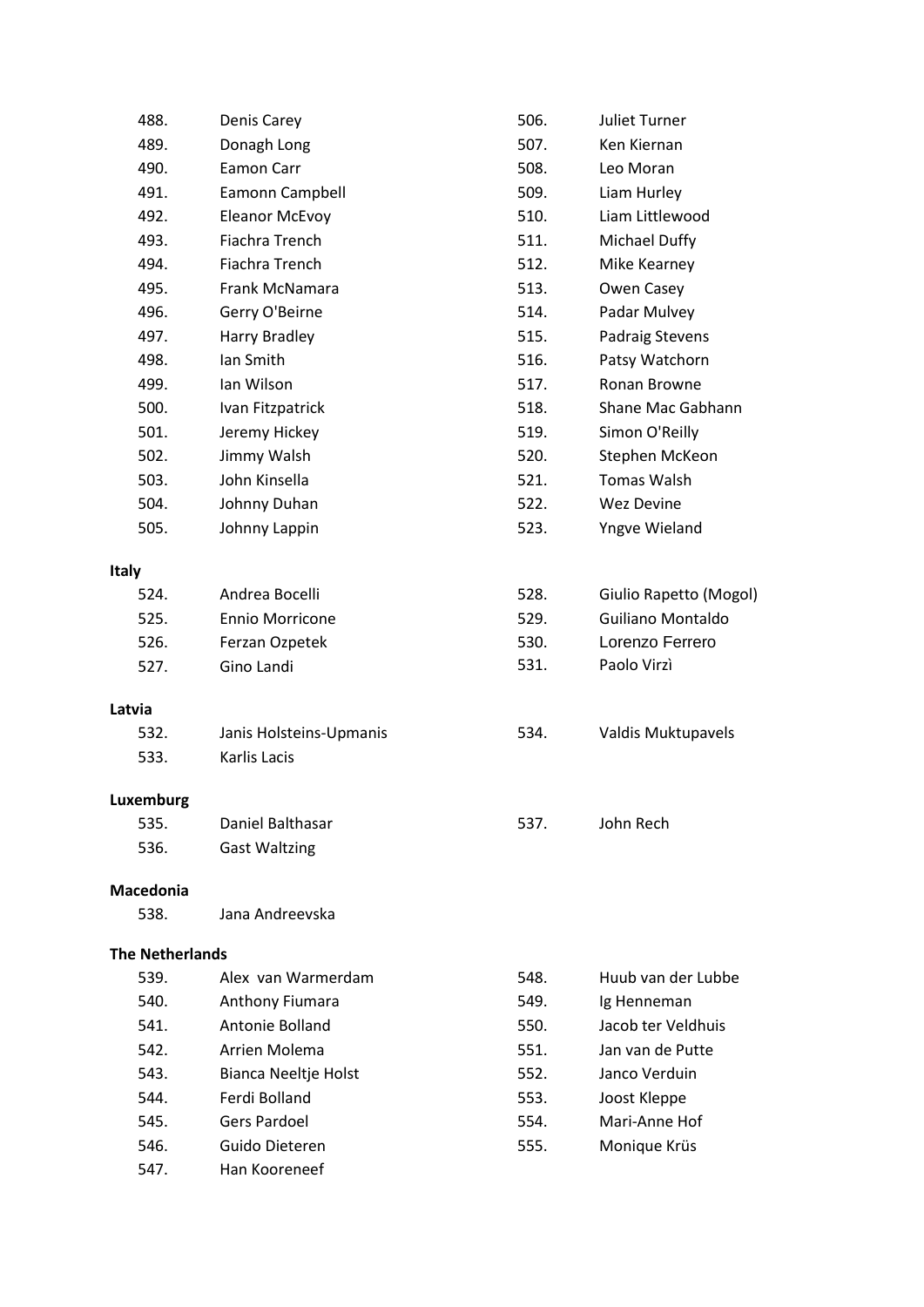| 556.          | Pierre Kartner (Vader        | 559. | Theo Loevendie                   |
|---------------|------------------------------|------|----------------------------------|
|               | Abraham)                     | 560. | Tonny Eyk                        |
| 557.          | <b>Richard Rijnvos</b>       | 561. | Willem Jeths                     |
| 558.          | Rita Zipora                  |      |                                  |
| <b>Norway</b> |                              |      |                                  |
| 562.          | <b>Bendik Hofseth</b>        | 568. | Kai Robøle                       |
| 563.          | <b>Bugge Wesseltoft</b>      | 569. | Nicolay Sereba                   |
| 564.          | Ine Hoem                     | 570. | Rita Engedalen                   |
| 565.          | Ingrid Kindem                | 571. | Sigurd Wongraven                 |
| 566.          | Jan Garbarek                 | 572. | <b>Vincent Dery</b>              |
| 567.          | Jesper Borgen                |      |                                  |
| Poland        |                              |      |                                  |
| 573.          | Agnieszka Holland            | 577. | Marek Hojda                      |
| 574.          | Krszysztof Penderecki        | 578. | Romuald Lipko                    |
| 575.          | Krystian Lupa                | 579. | Urszula Dudziak                  |
| 576.          | Krzesimir Dębski             |      |                                  |
| Portugal      |                              |      |                                  |
| 580.          | Ana Zanathi                  | 585. | José de Guimarães                |
| 581.          | António Manuel Ribeiro       | 586. | José Jorge Letria                |
| 582.          | António Victorino d'Almeida  | 587. | Mafalda Arnauth                  |
| 583.          | Carlos Alberto Moniz         | 588. | Rui Vieira Nery                  |
| 584.          | João Lourenço                | 589. | Vitorino Salomé                  |
| <b>Spain</b>  |                              |      |                                  |
| 590.          | Adrian Correa                | 608. | Antonio Meliveo                  |
| 591.          | Aitor Amezaga Asensio        | 609. | Antonio Onetti                   |
| 592.          | <b>Albert Guinovart</b>      | 610. | Ariel Roth                       |
| 593.          | Albert Hammond               | 611. | Arnau Bataller Carreño           |
| 594.          | Alberto Cortez               | 612. | Artemio Perez Fillol             |
| 595.          | Alberto Iglesias             | 613. | Arturo Vaquero Taboada           |
| 596.          | Alejandro De Pinedo          | 614. | Aurora Beltran                   |
| 597.          | Alejandro Lopez Roman        | 615. | Bartolome Blaya Villa            |
| 598.          | Alejandro Sanz               | 616. | <b>Bernardo Fuster</b>           |
| 599.          | Alex De La Nuez              | 617. | Camilo Sesto                     |
| 600.          | Alvaro Urquijo               | 618. | Carlos Vega                      |
| 601.          | Amando Cifuentes             | 619. | Claudio Ianni                    |
| 602.          | Andrés Calamaro              | 620. | <b>Constantino Martinez Orts</b> |
| 603.          | Angel Illarramendi Larrañaga | 621. | Coque Malla                      |
| 604.          | Angel M. Altolaguirre Ariz   | 622. | Coti Sorokin                     |
| 605.          | Anton Reixa                  | 623. | Cristina Rosenvinge              |
| 606.          | Antonio Carmona              | 624. | Dani Martín                      |
| 607.          | Antonio Martin Caruana       | 625. | Dario Palomo                     |
| "Nete"        |                              | 626. | David Summers                    |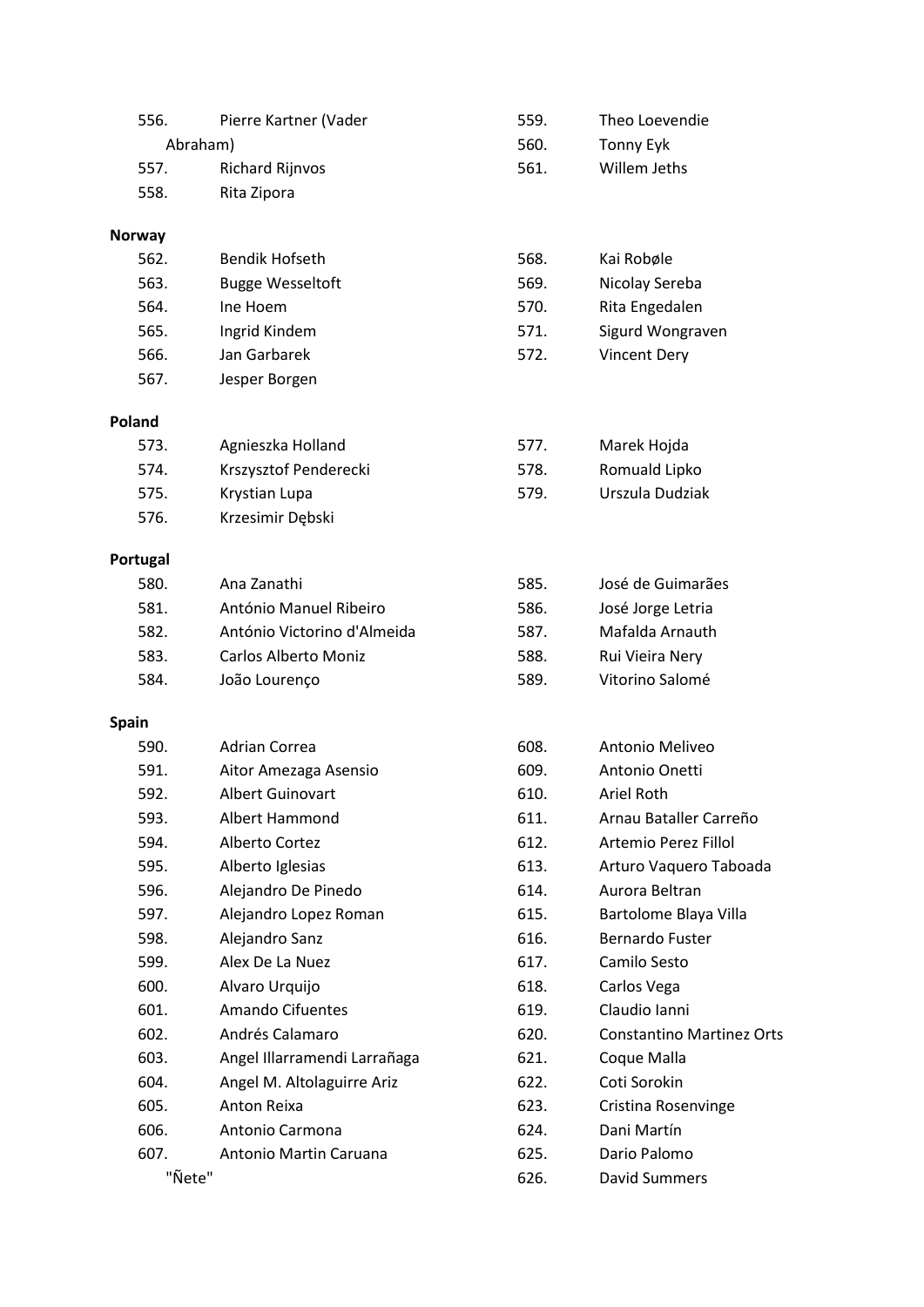| 627.      | <b>Eduardo Ramirez De</b>    |  |
|-----------|------------------------------|--|
| Cartagena |                              |  |
| 628.      | Eliseo Parra                 |  |
| 629.      | Enrique Búnbury              |  |
| 630.      | F. Xavier Font Pijuan        |  |
| 631.      | Federico Jusid               |  |
| 632.      | <b>Felipe Milano Curto</b>   |  |
| 633.      | Fenando Colomo               |  |
| 634.      | Fermín Cabal                 |  |
| 635.      | Fernando De Diego            |  |
| 636.      | Fernando Sancho              |  |
| 637.      | Fernando Trueba              |  |
| 638.      | <b>Francesc Garcia Donet</b> |  |
| 639.      | Gabriel Ochoa Peris          |  |
| 640.      | Gerardo Nuñez                |  |
| 641.      | <b>Gonzalo Garcia Santos</b> |  |
| 642.      | Gracia Querejeta             |  |
| 643.      | Ignacio Conejero Alvarez     |  |
| 644.      | Ignacio Conejero Garcia-     |  |
| Cuenca    |                              |  |
| 645.      | Iñaki Glutamano Fdez. Arnaiz |  |
| 646.      | Inés Paris                   |  |
| 647.      | Ivan Garcia-Pelayo           |  |
| 648.      | Ivan Sevillano "Huecco"      |  |
| 649.      | J. Ambite Valero             |  |
| 650.      | J. Vicente Egea              |  |
| 651.      | Javier Campillo              |  |
| 652.      | Javier De Juan               |  |
| 653.      | Javier Losada                |  |
| 654.      | Jesus Carmona Gonzalez       |  |
| 655.      | <b>Joan Manuel Serrat</b>    |  |
| 656.      | Joana Martinez Ortueta       |  |
| 657.      | Joaquín Sabina               |  |
| 658.      | John Parsons                 |  |
| 659.      | Jorge Gavalda Gonzalez       |  |
| 660.      | Jorge Martinez "Ilegales"    |  |
| 661.      | Jorge Pardo                  |  |
| 662.      | Jose Battaglio               |  |
| 663.      | Jose Llopis Osca             |  |
| 664.      | José Luis García Chicote     |  |
| 665.      | José Mercé                   |  |
| 666.      | José Miguel Fernandez-       |  |
| Sastron   |                              |  |
| 667.      | Jose Ramon Gutierrez         |  |
| Hermida   |                              |  |
|           |                              |  |

| 668.   | Juan Bardem Aguado            |
|--------|-------------------------------|
| 669.   | Juan José Moscardó Rius       |
| 670.   | Juan Jose Solana              |
| 671.   | Juan Luís Guerra              |
| 672.   | Juan Manuel Santiesteban      |
| Gimeno |                               |
| 673.   | Juan Pablo Muñoz Zielinski    |
| 674.   | Juanjo Valmorisco             |
| 675.   | Julian Esteban Rivera         |
| 676.   | Julio Castejón                |
| 677.   | Kaelo                         |
| 678.   | Kiko Veneno                   |
| 679.   | Lluis Llach                   |
| 680.   | Lucio Godoy Tobar             |
| 681.   | Luis "Del Roto" Moreno Laorga |
| 682.   | Luis Eduardo Aute             |
| 683.   | Luis Eduardo Perez Cuevas     |
| 684.   | Luis Hernandez Ivars          |
| 685.   | Luis Martin Lobo Negro        |
| 686.   | Luis Mendo                    |
| 687.   | Luis Solo                     |
| 688.   | Manel Gil Anglada             |
| 689.   | Manuel Aguilar                |
| 690.   | Manuel De La Calva            |
| 691.   | Manuel Gutiérrez Aragón       |
| 692.   | Manuel Marvizón               |
| 693.   | <b>Manuel Ruiz Queco</b>      |
| 694.   | Manuel Tenorio                |
| 695.   | Marc Jovani Polo              |
| 696.   | <b>Marc Vaillo Daniel</b>     |
| 697.   | Marcelo Champanier Burszyn    |
| 698.   | <b>Marcos Gisbert Ferri</b>   |
| 699.   | Maria Del Mar Bonet           |
| 700.   | Maria Minguez Pardo           |
| 701.   | María Monsonis                |
| 702.   | Mariano Lozano Platas         |
| 703.   | Marina Rossell                |
| 704.   | Marta Sánchez                 |
| 705.   | Max Sunyer                    |
| 706.   | Maximiliano Jimenez Sanchez   |
| 707.   | Melendi                       |
| 708.   | Merche                        |
| 709.   | Miguel Blanco Romero          |
| 710.   | Miguel Hermoso                |
| 711.   | <b>Miguel Marcos Cambrils</b> |
|        |                               |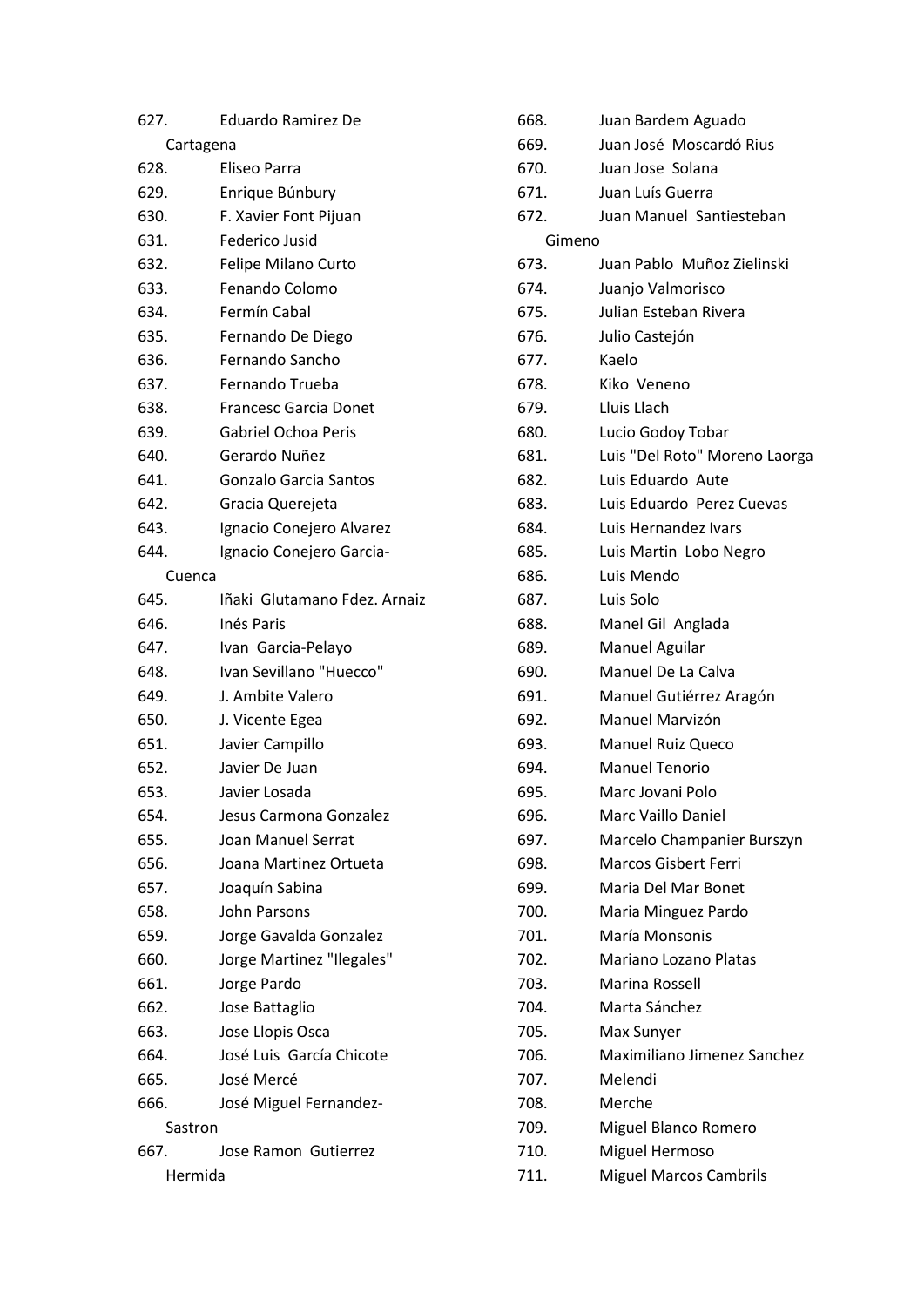| 712.         | <b>Miguel Rios</b>            |
|--------------|-------------------------------|
| 713.         | Nacho Campillo                |
| 714.         | Nacho Cano                    |
| 715.         | Nacho García Vega             |
| 716.         | Nani Garcia (Amador Garcia    |
| Silva)       |                               |
| 717.         | Natalia Vergara               |
| 718.         | Natxo Tarres Garcia           |
| 719.         | Niña Pastori                  |
| 720.         | Noelia Martinez Segura        |
| 721.         | Oscar Lopez Plaza             |
| 722.         | Oscar Martin Leanizbarrutia   |
| 723.         | <b>Oscar Navarro Gonzalez</b> |
| 724.         | Pablo Alborán                 |
| 725.         | Pablo Cervantes Gutierrez     |
| 726.         | Pablo Garcia Diaz "Und        |
| Destriktion" |                               |
| 727.         | Pablo Guerrero                |
| 728.         | Pablo Martin                  |
| 729.         | Pablo Milanès                 |
| 730.         | Pascal Gaigne                 |
| 731.         | Patacho Recio                 |
| 732.         | Pau Martinez Gonzalez         |
| 733.         | Pedro Agustin Sanchez         |
| 734.         | Pedro Almodóvar               |
| 735.         | Pedro Guerra                  |
| 736.         | Pedro Ojesto                  |
| 737.         | Pedro Rui Blas                |
| 738.         | Pep Llopis                    |
| 739.         | Pilar Jurado                  |
|              |                               |
| Slovakia     |                               |
| 767.         | Adam Hudec                    |
| 768.         | Adjei Roderick                |
| 769.         | <b>Adrian Dovicak</b>         |
| 770.         | Alžbeta Rajterová             |
| 771.         | Andrej Belák                  |
| 772.         | Andrej Karlik                 |
| 773.         | Andrej Navara                 |
| 774.         | Anton Šípek                   |
| 775.         | Anton Cisík                   |
| 776.         | Anton Jaro                    |

- 777. Anton Popovič
- 778. Barbora Guothová
- 779. Bohdan Fedor
- 740. Pilar Paredes Garcia
- 741. Ramon Arcusa
- 742. Ramón García I Soler
- 743. Ramon Giner Bou
- 744. Ramon Paus
- 745. Rodolf Sirera Turó
- 746. Rodrigo De Lorenzo Saiz-

# Calleja

- 747. Roque Baños
- 748. Rosario Flores
- 749. Rosendo
- 750. Santi Balmes
- 751. Santiago Auserón
- 752. Sara Iñiguez Cascallar "Rubia"
- 753. Sergio Luis Gonzalez Carducci
- 754. Sergio Makaroff
- 755. Sergio Moure De Oteyza
- 756. Teo Cardalda
- 757. Tino Di Geraldo
- 758. Tontxu
- 759. Vanexxa Fernandez De

# Cordoba

- 760. Vicente Chust Gallego
- 761. Vicente Jose Miras Pascual
- 762. Vicente Monsonis
- 763. Víctor Manuel
- 764. Victor Salgueiro
- 765. Xavier Capellas Sans
- 766. Zulema De La Cruz
- 780. Bohuš Bínovský 781. Boris Čellár 782. Bosko Milaković 783. Branislav Mojsej ml. 784. Braňo Kostka 785. Ctibor Kolínsky 786. Ctirad Kristin 787. Danica Štilichová-Suchoňová 788. Daniel Bihány 789. Daniel Bitto 790. Daniel Matej 791. Daniel Špiner 792. Daniela Krošláková-Kardošová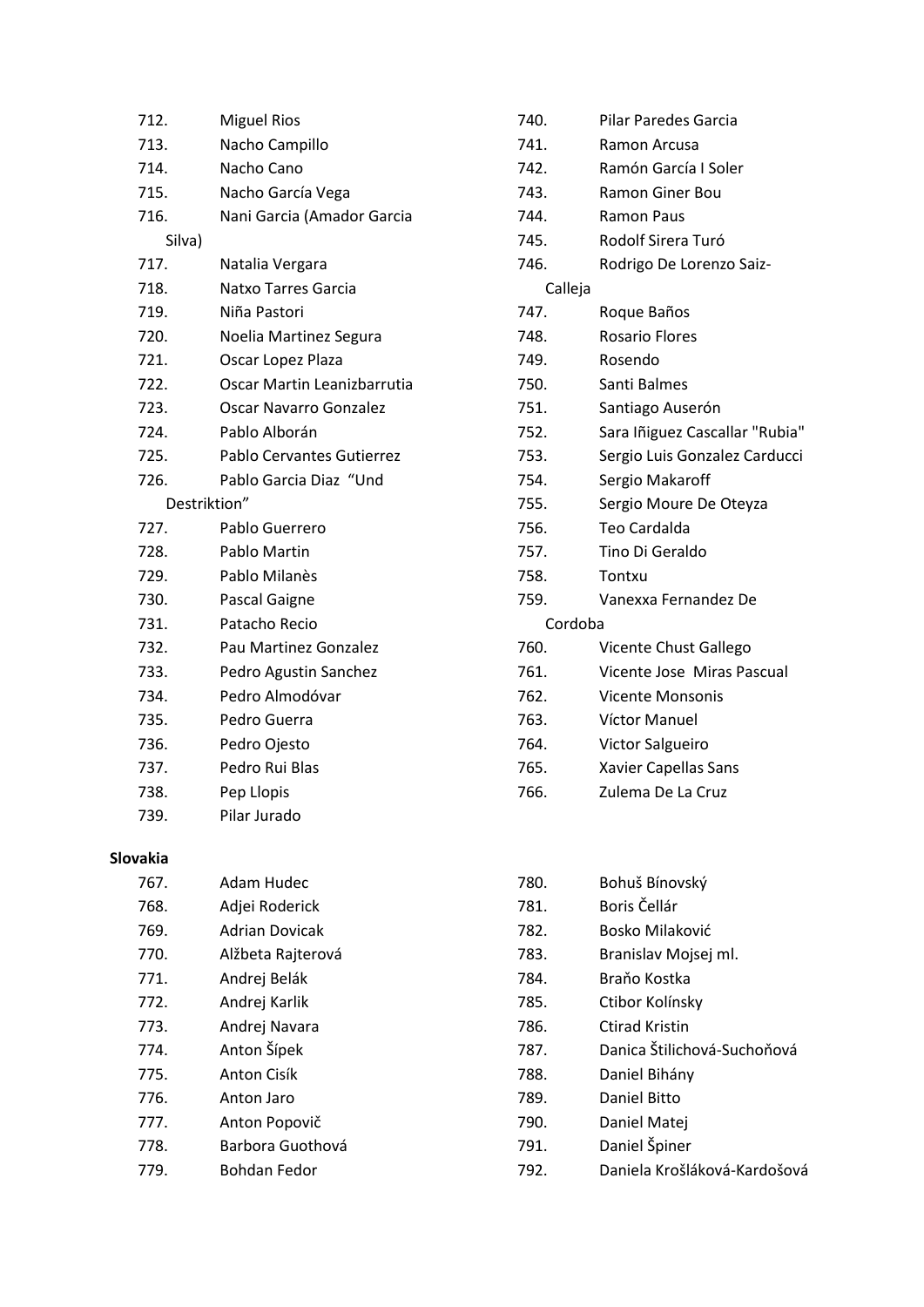| 793. | David Kollar                  | 838. | Jaroslav Sukal     |
|------|-------------------------------|------|--------------------|
| 794. | Dávid Szabó                   | 839. | Jozef Šebo         |
| 795. | David Szeghö                  | 840. | Jozef Engerer      |
| 796. | Dominik Petrík                | 841. | Jozef Husovský     |
| 797. | Dorota Nvotová                | 842. | Jozef Novák        |
| 798. | Dušan Valúch                  | 843. | Jozef Olajos       |
| 799. | Egon Krák                     | 844. | Jozef Opatovský    |
| 800. | Elka Vidinska                 | 845. | Jozef Podprocký    |
| 801. | Emil Čambál                   | 846. | Jozef Slovák       |
| 802. | Emília Smatanová              | 847. | Jozef Toporcer     |
| 803. | Eva Djordjevičová             | 848. | Jozef Vlk          |
| 804. | Fero Turák                    | 849. | Július Fujak       |
| 805. | Frantiek Adamkovič            | 850. | Július Kinček      |
| 806. | František Griglák             | 851. | Juraj Begala       |
| 807. | František Malec               | 852. | Juraj Dubovec      |
| 808. | Gabriela Mikulášová           | 853. | Juraj Hatrík       |
| 809. | <b>Helen Coufalik</b>         | 854. | Juraj Lihosit      |
| 810. | Helena Nagyová - Szíjjártóová | 855. | Juraj Michalič     |
| 811. | Igof Timko                    | 856. | Juraj Trebula      |
| 812. | Igor Balla                    | 857. | K.H. Alan          |
| 813. | Igor Belaj                    | 858. | Kamila Magálová    |
| 814. | Igor Guryča                   | 859. | Karol Miklo        |
| 815. | Igor Hudcovský                | 860. | Katarína Bieliková |
| 816. | Igor Manica                   | 861. | Kristina Zimmerova |
| 817. | <b>Imrich Paulík</b>          | 862. | Ladislav Burlas    |
| 818. | Ivan Šmatlák                  | 863. | Lubo Belák         |
| 819. | Ivan Kráľ                     | 864. | Ľubo Medveď        |
| 820. | Ivan Minárik                  | 865. | Ľubo Môcik         |
| 821. | Ivana Spodniaková             | 866. | Ľubomír Burgr      |
| 822. | Ivana Urbanová                | 867. | Ľubomír Hreha      |
| 823. | Iveta Pospíšilová             | 868. | Ľubomír Raši       |
| 824. | Ivo Štrassel                  | 869. | Ľubomír Šebej      |
| 825. | Jakub Ursíny                  | 870. | Lubomir Trefný     |
| 826. | Ján Štrasser                  | 871. | Ľubomír Zeman      |
| 827. | Ján Čižmár                    | 872. | Ľuboš Bernáth      |
| 828. | Ján Hruška                    | 873. | Lucia Pacoltova    |
| 829. | Ján Kerata                    | 874. | Lucián Bezák       |
| 830. | Ján Kružliak                  | 875. | Ľudovít Horský     |
| 831. | Ján Litecký-Šveda             | 876. | Lukáš Borzík       |
| 832. | Ján Tkáč                      | 877. | Lukáš Kobela       |
| 833. | Ján Turan                     | 878. | Marcel Uríča       |
| 834. | Jana Kozáková                 | 879. | Marcela Šimková    |
| 835. | Jano Pison                    | 880. | Marcer Perecár     |
| 836. | Jaroslav Chrupka              | 881. | Marek Babušiak     |
| 837. | Jaroslav Kráľ                 | 882. | Marek Flimel       |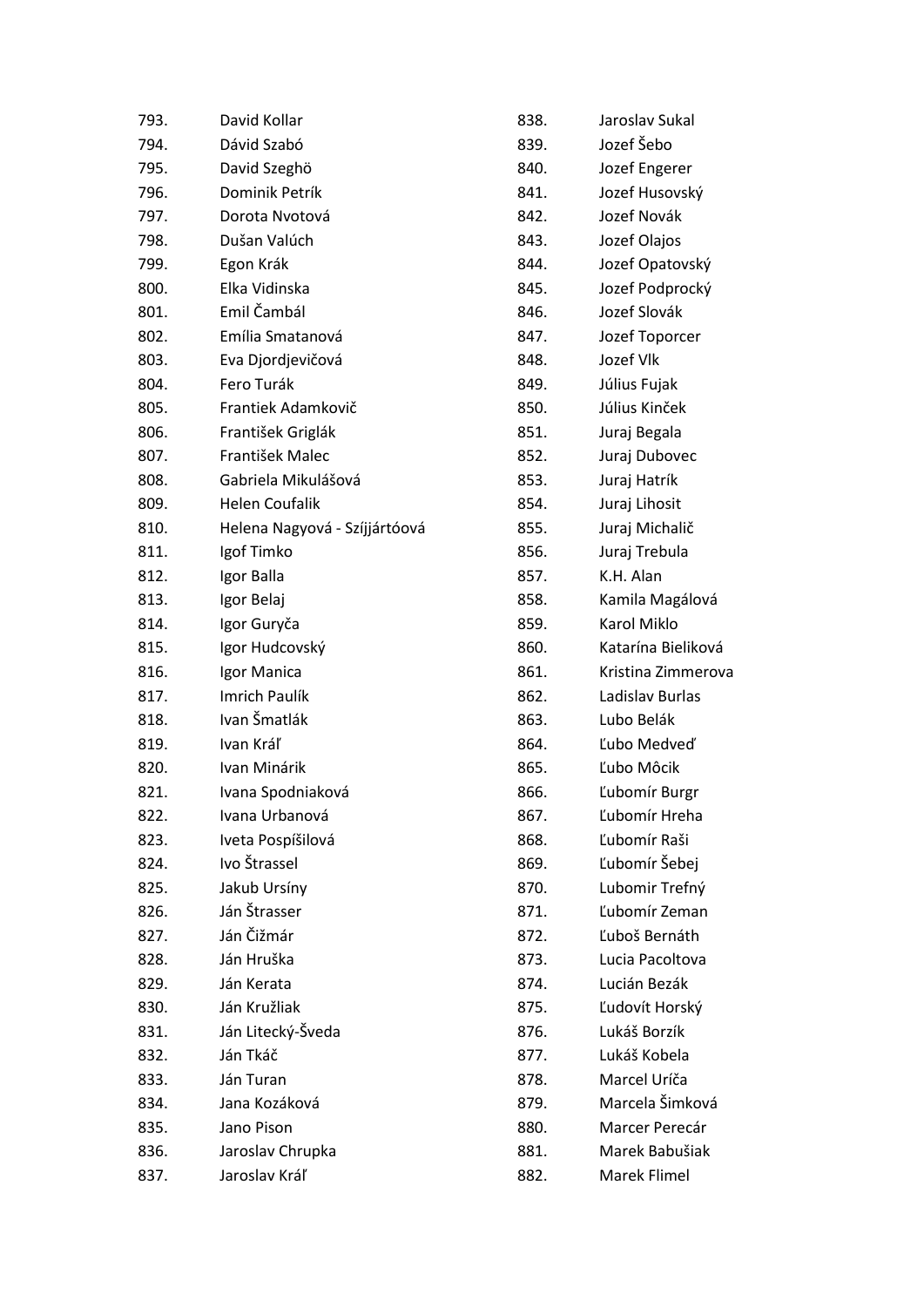| 883. | Marek Határ             | 927. |
|------|-------------------------|------|
| 884. | Mária Andrašovanová st. | 928. |
| 885. | Mária Homolová          | 929. |
| 886. | Mária Jelínková         | 930. |
| 887. | Marián Bihari           | 931. |
| 888. | Marián Chlpek           | 932. |
| 889. | Marián Čurko            | 933. |
| 890. | Marián Geisberg         | 934. |
| 891. | Marián Greksa           | 935. |
| 892. | Marián Kachút           | 936. |
| 893. | Marián Kotvan           | 937. |
| 894. | Marián Sirka            | 938. |
| 895. | Marián Varga            | 939. |
| 896. | Mario Tomanek           | 940. |
| 897. | Maro Oravec             | 941. |
| 898. | Marta Hlušíková         | 942. |
| 899. | Martin Bradáč           | 943. |
| 900. | <b>Martin Burlas</b>    | 944. |
| 901. | Martin Chovanec         | 945. |
| 902. | Martin Jeleň            | 946. |
| 903. | Martin Kuračka          | 947. |
| 904. | Martin Lačný            | 948. |
| 905. | <b>Martin Marincak</b>  | 949. |
| 906. | Martin Sabov            | 950. |
| 907. | Martin Sarvaš           | 951. |
| 908. | Martin Skuban           | 952. |
| 909. | Martin Turčan           | 953. |
| 910. | <b>Martin Uherek</b>    | 954. |
| 911. | Martin Uhrina           | 955. |
| 912. | Martin Žúži             | 956. |
| 913. | Martina Heny Orthová    | 957. |
| 914. | Martina Jelenová        | 958. |
| 915. | Matej Bartoš            | 959. |
| 916. | Matej Vaník             | 960. |
| 917. | Matúš Jakabčic          | 961. |
| 918. | Matúš Široký            | 962. |
| 919. | Mgr. Anna Babjaková     | 963. |
| 920. | Michaela Sulovská -     | 964. |
|      | Knechtsbergerová        | 965. |
| 921. | Mikuláš Kyjovský        | 966. |
| 922. | Milan Ilek              | 967. |
| 923. | Milan Kivarott          | 968. |
| 924. | Milan Malinovský        | 969. |
| 925. | Milan Markovič          | 970. |
| 926. | Miloš Betko             | 971. |

| 927. | Mirka Brezovská      |
|------|----------------------|
| 928. | Miroslav Dudík       |
| 929. | Miroslav Holič       |
| 930. | Miroslav Jurika      |
| 931. | Miroslav Masica      |
| 932. | Miroslav Zahradník   |
| 933. | Norbert Bodnár       |
| 934. | Oskar Szalo          |
| 935. | Pavel Šindler        |
| 936. | Pavel Horváth        |
| 937. | Pavel Mylan          |
| 938. | Pavel Zajáček        |
| 939. | Pavol Kubica         |
| 940. | Pavol Laták          |
| 941. | Pavol Prievalský     |
| 942. | Peter Švajda         |
| 943. | Peter Belák sr.      |
| 944. | Peter Brhlovič       |
| 945. | Peter Cmorik         |
| 946. | Peter Guldan         |
| 947. | Peter Lehotský       |
| 948. | Peter Lipa           |
| 949. | Peter Nagy           |
| 950. | Peter Opet           |
| 951. | Peter Sedlák         |
| 952. | Peter Telepcak       |
| 953. | <b>Peter Treciak</b> |
| 954. | Peter Zagar          |
| 955. | Petr Schredl         |
| 956. | Radovan Orth         |
| 957. | Radovan Tariška      |
| 958. | Rastislav Dubovský   |
| 959. | Rasťo Novotný        |
| 960. | Richard Jajcay       |
| 961. | <b>Richard Salay</b> |
| 962. | Richard Soso Molnár  |
| 963. | Robert Foldeš        |
| 964. | Róbert Papp          |
| 965. | Róbert Zaťko         |
| 966. | Roman Guryča         |
| 967. | Roman Oláh           |
| 968. | Roman Timko          |
| 969. | Romana Hlobeňová     |
| 970. | Romana Pauerová      |
| 971. | Štefan Demecs        |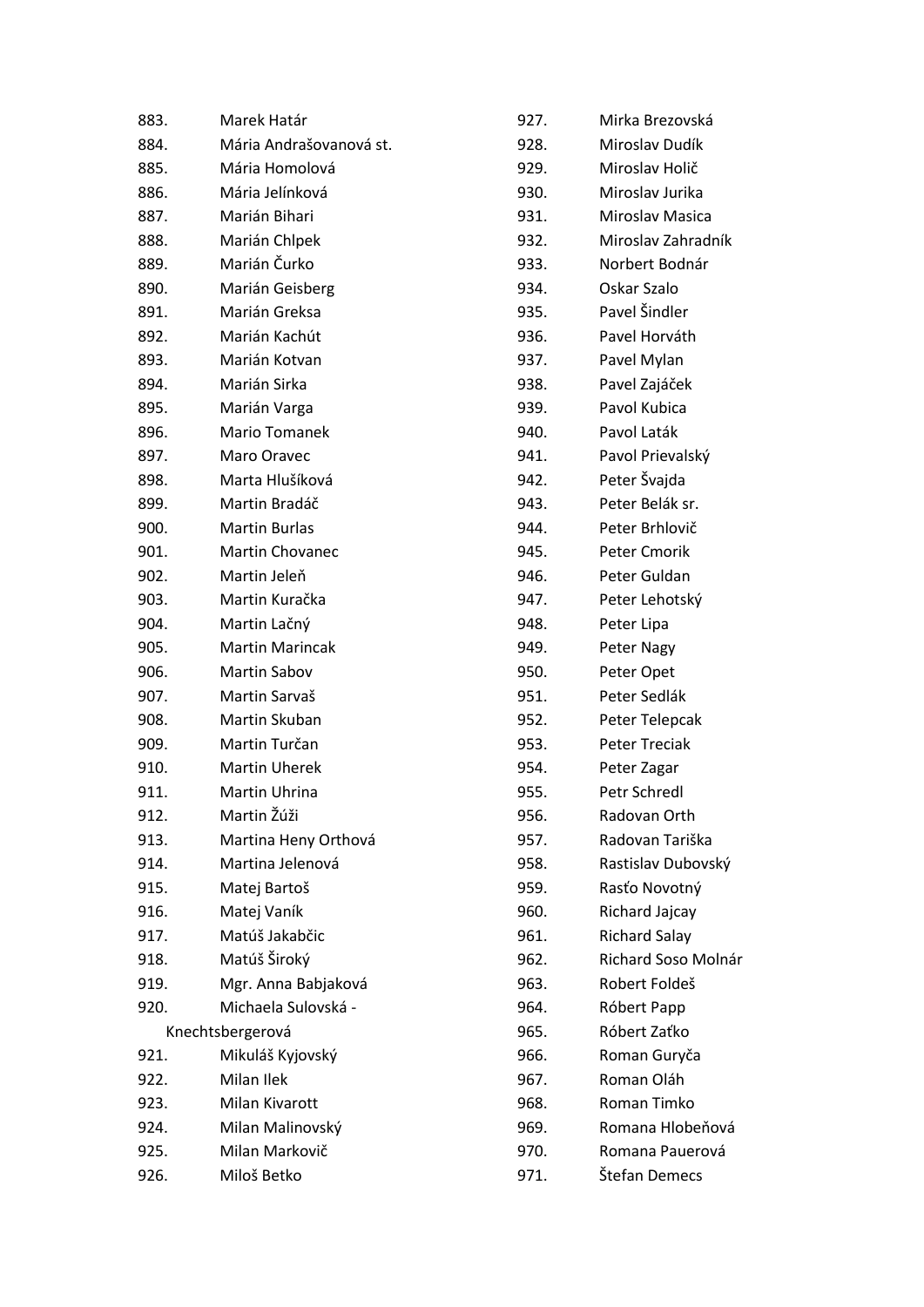| 972.  | Štefan Itcho Pčelár | 988.  | Viktor Půček              |
|-------|---------------------|-------|---------------------------|
| 973.  | Štefan Kominko      | 989.  | Víťazoslav Kubička        |
| 974.  | Štefan Mažár        | 990.  | Vladimir Kolenic          |
| 975.  | Štefan Sloboda      | 991.  | Vladimír Krausz           |
| 976.  | Samuel Alexander    | 992.  | Vladimír Kubala           |
| 977.  | Samuel Hvozdík      | 993.  | Vladimír Rusó             |
| 978.  | Slavomír Solovic    | 994.  | Vladimír Volčko           |
| 979.  | Stanislav Hochel    | 995.  | Vladis Leskovský          |
| 980.  | Stanislav Počaji    | 996.  | Vlado Gnepa               |
| 981.  | Stanislava Segečová | 997.  | Vojtech Didi              |
| 982.  | Stano Guláš         | 998.  | Vojtech Matušek           |
| 983.  | <b>Stano Petrov</b> | 999.  | Wren Mckay                |
| 984.  | Tomáš Mikš          | 1000. | Zora Ševčíková            |
| 985.  | Tomáš Zubák         | 1001. | Zoro Laurinc              |
| 986.  | Vadim Busovský      | 1002. | Zuzana Homolová-Baloghová |
| 987.  | Viktor Guľváš       |       |                           |
| 1003. | Zuzana Suchánková   |       |                           |

## **Sweden**

| 1004. | Alfons Karabuda |
|-------|-----------------|
|       |                 |

## **Switzerland**

| 1005. | <b>Adrian Stern</b>         | 1028. | Dodo Hug Contini         |
|-------|-----------------------------|-------|--------------------------|
| 1006. | Alain Morisod               | 1029. | Dominik Bär              |
| 1007. | Aldo Squarise               | 1030. | Efisio Contini           |
| 1008. | Alexander Friedrich Groebli | 1031. | Erika Stucky             |
| 1009. | Andreas Ritschard           | 1032. | <b>Flavian Graber</b>    |
| 1010. | Andreas Ryser               | 1033. | <b>Freddy Scherer</b>    |
| 1011. | Andreas Vollenweider        | 1034. | Hena Habegger            |
| 1012. | Ann Kathrin Lüthi           | 1035. | Higi Bigler              |
| 1013. | Beat Jegen                  | 1036. | <b>Immanuel Witschi</b>  |
| 1014. | <b>Benedikt Wieland</b>     | 1037. | <b>IVO</b>               |
| 1015. | <b>Bruno Dietrich</b>       | 1038. | Jan Graber               |
| 1016. | Cégiu                       | 1039. | Joe Sciacca              |
| 1017. | <b>Charles Aznavour</b>     | 1040. | Jonas Ruppen             |
| 1018. | Christian Diboky            | 1041. | Josua Romano             |
| 1019. | Christian Häni              | 1042. | Leendert van Stipriaan   |
| 1020. | Christian Kesseli           | 1043. | Leo Leoni                |
| 1021. | Christoph Trummer           | 1044. | Louis "Lee" Schornoz     |
| 1022. | Christoph Flueler           | 1045. | Manuel K                 |
| 1023. | Christoph Vogt              | 1046. | Marc Lynn                |
| 1024. | Claudio Brancher            | 1047. | Marc Rossier             |
| 1025. | Dan Suter                   | 1048. | Marie-Theres Stremnitzer |
| 1026. | Daniel "Booxy" Aebi         | 1049. | Markus Fehlmann          |
| 1027. | Daniel Brand                | 1050. | Mich Gerber              |
|       |                             |       |                          |